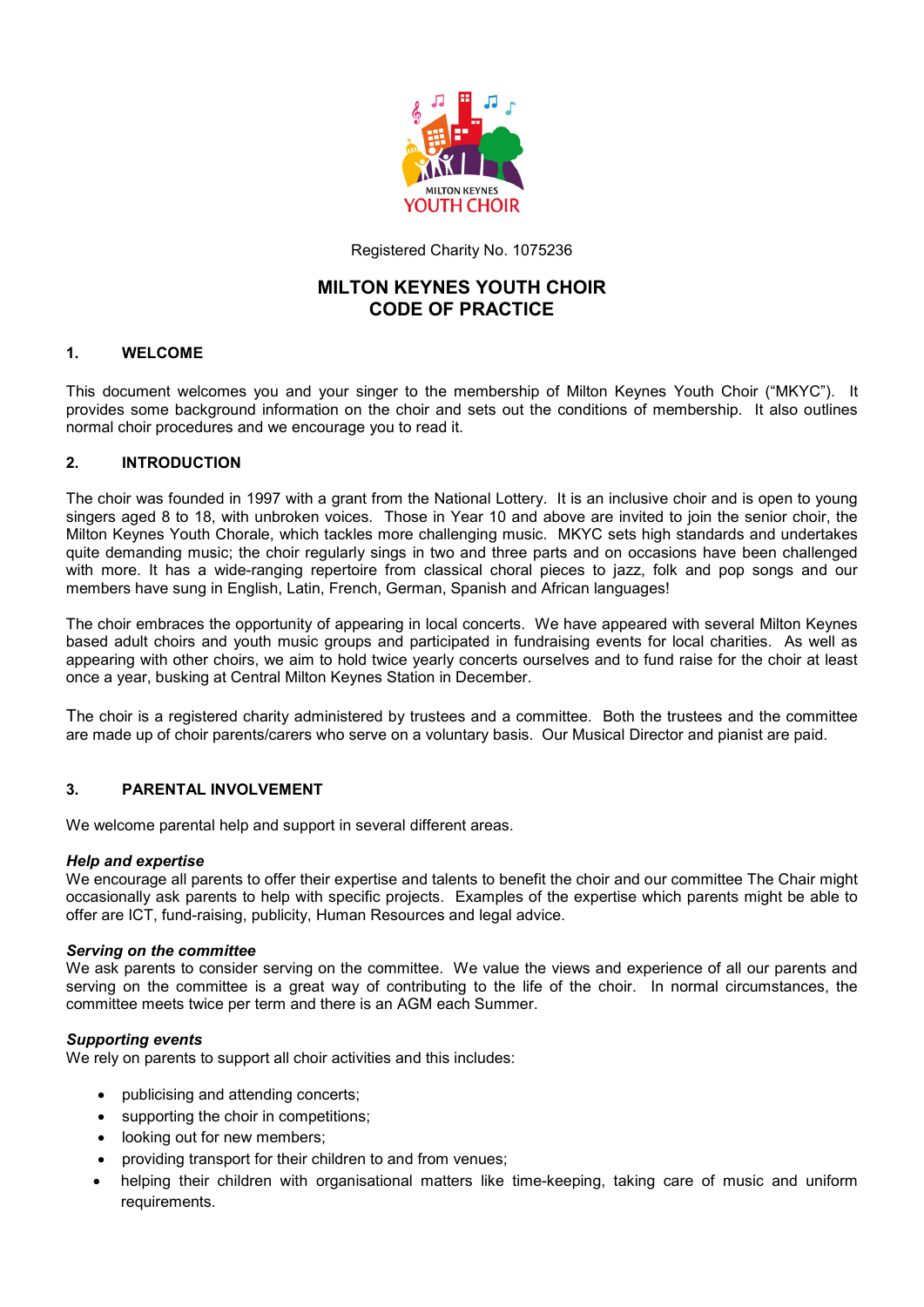# *Record keeping*

We ask you to ensure that contact details and other records (such as medical conditions/allergies etc) are kept up to date by notifying our Chair of all changes.

### **4. FINANCIAL MATTERS**

The choir does not receive any state aid or regular grants. The main source of income is subscriptions from parents which are currently £28 per half-term for those in Year 9 or below, or for older singers who do not wish to sing in the senior choir, and £32 per half term for those who sing in the senior choir (with a £5 per half term reduction for siblings). This money is used to fund the hire of our rehearsal hall at Christ Church, Stantonbury and the fees paid to our Musical Director and pianist. It also pays for uniforms, sheet music and other running expenses like insurance. Please ensure that subscriptions are paid promptly and if appropriate, please use the Gift Aid scheme so that we can reclaim any tax deducted to boost our income. Our preferred method of payment is BACS transfer (or 10 month standing order, details of which are available from the Treasurer) to MKYC (Sort Code 20-57-44, Account Number 83310132). Otherwise, please bring cash or cheques (payable to "Milton Keynes Youth Choir") along to rehearsal.

Regular income is designed to cover regular outgoings. All projects other than regular rehearsals (such as hiring performance venues/paying for professional musicians/producing CDs) are funded from extra revenue. We try to make MKYC as inclusive as possible by keeping subscriptions low and, in order to do this (and to provide some level of financial security), the choir needs to engage in fund raising activities during the year. We ask all parents to help with these events. We welcome any suggestions of new ways of raising money.

We also welcome donations from parents and other friends of MKYC. Donations and fund raising allow us to buy extra sheet music and to participate in more performances. If you would like to make a donation, please speak to out Treasurer or go to the website where you can download a donation form.

### **5. INFORMATION**

Basic contact information on our choir members is collected from the registration form which is given to all new members. Parents are requested to notify our Chair of all changes to this information.

Most choir information is communicated verbally by our Chair at the end of rehearsals and via email, but we also produce a regular Newsletter which contains important information on organisational matters and forthcoming events. The Newsletter will generally be distributed by e-mail as this is quicker and more cost effective than providing hard copies but if you do need a hard copy, please let our Chair know.

Other information about the choir (including policies) can be obtained from our website at www.mkyc.org.uk

# **6. CHOIR PERSONNEL**

### *The committee*

This is composed of trustees and elected parent volunteers. The committee meets to discuss the strategic development of the choir and to execute decisions and policies. It also organises regular activities and special events and the choir could not exist without it. The current Chair is Imogen Allen the Treasurer is Tessa Cox and the Secretary is Claire Corkill. The committee is elected or re-elected at the AGM, to which all parents are invited, and which is a forum for parents to make their views known.

### *Music personnel*

Our Musical Director is a qualified musician who, amongst other things, is responsible for the training and musical development of members of the choir. The post is currently held by Craig McLeish. Our pianist is Penny Miller.

### **7. REHEARSALS**

### *Venue and timings*

Regular rehearsals take place in the worship area of Christ Church, Stantonbury Campus, Stantonbury, Milton Keynes on term-time Tuesday evenings. They start at 5:45pm and finish at 7:00pm with senior choir carrying on until 7:25pm. The Chair or another committee member will be present at the church from approximately 5:35pm and all choir members should arrive and be ready to sing by 5:45pm, allowing us to take full advantage of our rehearsal time. Parents are generally invited to join the rehearsal from 6:50pm to listen to the choir. Parents are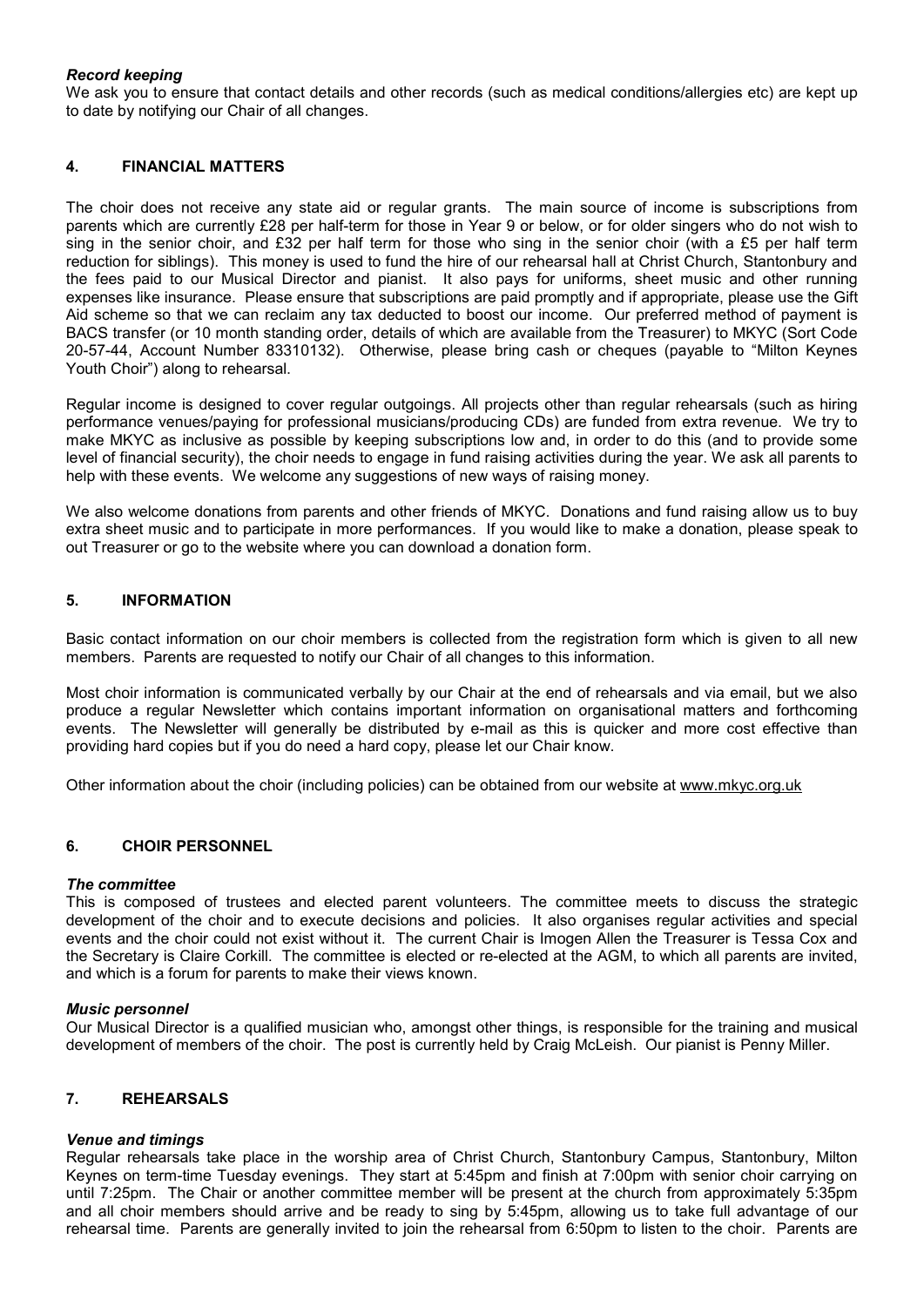reminded that rehearsal times and venues can change in the run up to performances so please take note of any changes announced by the Chair or detailed in Newsletters. Choir members might also be required to attend additional rehearsals in the weeks leading up to a performance, though we try to limit these to the day of the performance.

# *Register*

Sheets are provided by the entrance to the worship area for sign in and out. Please can all parents of singers under 16 years of age sign for their singer(s) as they leave at the end of rehearsal (Singers of 16 and over should sign for themselves). For fire safety reasons, any choir member arriving late or leaving a rehearsal before its conclusion must sign in or advise the register-holder (normally, but not always, the Chair). If singers are going to miss a rehearsal, then please can parents/carers let the Chair know in advance.

### *Breaks*

During rehearsals, there is a short break for choir members to have a drink and a biscuit. Choir members should bring a bottle of water to use during the rehearsals. Choir members should not leave the building during the break without the prior consent of their parents/carers, and, if that consent is given, must make the Chair, or other committee member, aware of where they are going and why.

### **Summarised Rules for Delivery and Collection**

- Singers are asked to arrive 5-10 minutes before the rehearsal is due to commence so that a prompt start can be made at 5:45pm;
- For their own safety, younger children should always be accompanied inside the church building by their parents/carers;
- Singers who are dropped off outside the church remain the responsibility of their parents/carers until they enter the building;
- Singers must be collected promptly at the end of rehearsals at 7:00pm or 7:25pm;
- Parents should sign their singer(s) out at the end of rehearsal.
- It is strongly recommended that the singers should be collected from the worship area or lobby and not picked up in the car park, particularly in the Winter months;
- The choir cannot take responsibility for singers who leave the Church at the end of the rehearsal to meet up with their parents outside;
- If a choir member is leaving a rehearsal or concert with an adult other than their parent, please inform the Chair, or committee member in charge, of this arrangement in advance.

Please do not be offended if we ask who you are and who you are collecting. It is often hard to keep track of all parents'/carers' faces and we only do this to protect your singers.

# **8. OTHER ACTIVITIES**

### *Arrangements*

Parents will be provided with full details of all special activities. The information will normally be issued well in advance via newsletter and any changes will be announced by the Chair at the end of rehearsals and also confirmed by email. We also make full use of the choir WhatsApp group (open to parents/carers and singers). It is therefore very important that contact details are kept up to date. If email is not your preferred method for contact, please let the Chair know so that alternate arrangements can be made.

### *Attendance*

We expect choir members to attend all performances as missing members can have a serious impact on the quality and balance of the performance of the choir. If for some reason attendance becomes impossible, then please make sure that you alert both the MD and the Chair to any issue as soon as it arises.

### **9. UNIFORM**

MKYC has a uniform which is worn for all formal performances. It consists of black dress and tights or black trousers with black shirt or tunic for girls, and black shirt and trousers for boys, and smart black shoes for all. There should be no gaps in the black from neck to feet. A red scarf for the girls, provided on the day, is worn with this.

For Christmas carol singing the uniform is Christmas jumpers and accessories.

### **10. Choir/Home Agreements**

Discipline and behaviour within the choir is a partnership between the Chair, the committee members in charge, the music personnel and the singers. During rehearsals and performances, members are expected to behave